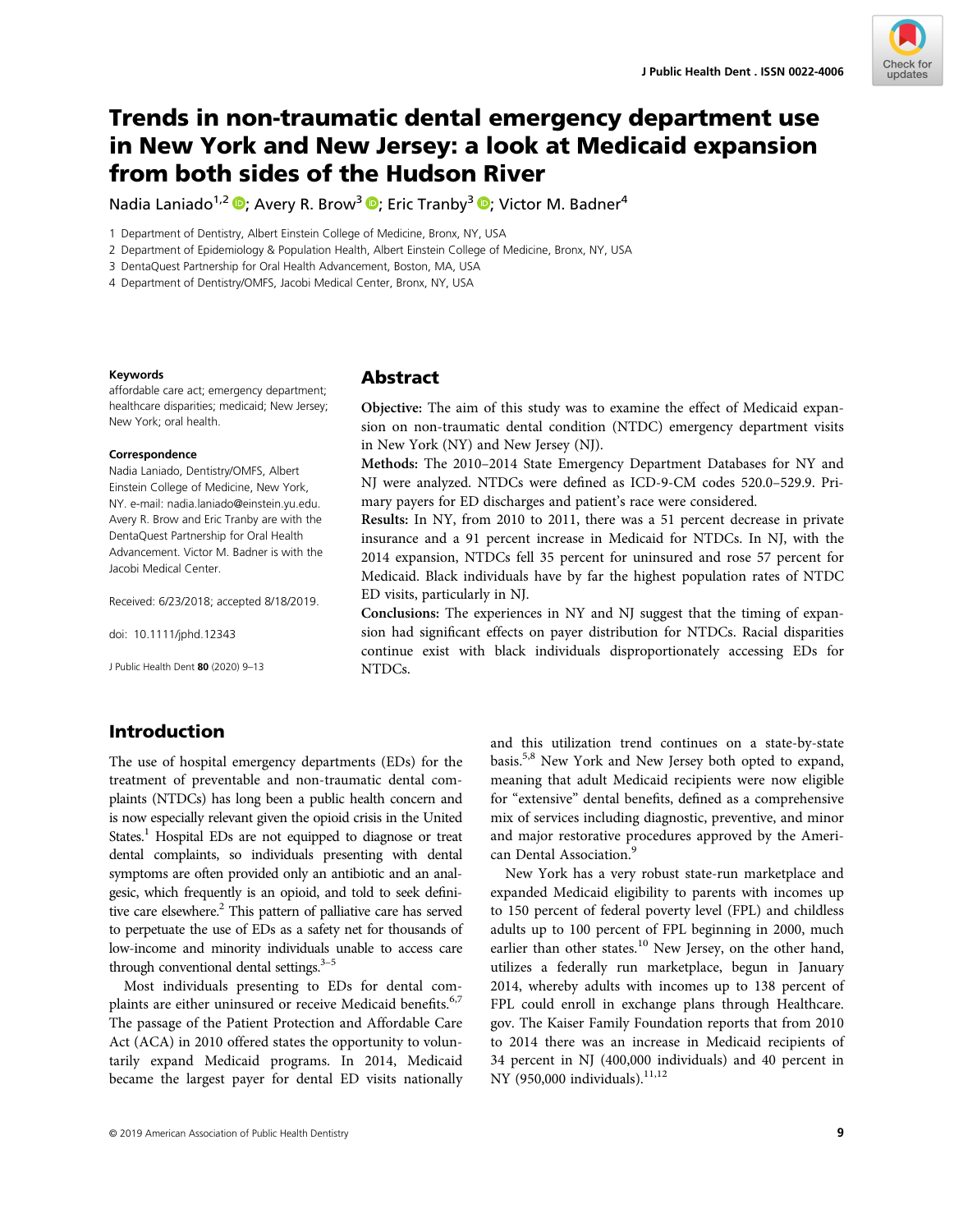Given that NY expanded Medicaid benefits much earlier than NJ and utilized a different information and enrollment mechanism, we believe that a comparison between NTDC ED visits in both states will be fruitful. This study examined NTDC ED visits in both states by comparing trends over 5 years from 2010 to 2014. These findings can prove useful to policymakers at the state and federal level and to local, grassroots providers and policymakers involved in designing and targeting interventions to improve access to dental care.

## Methods

This is a retrospective analysis of the NY and NJ 2010–2014 State Emergency Department Database (SEDD) of the Healthcare Cost and Utilization Project (HCUP) collected and maintained by the Agency for Healthcare Research and Quality  $(AHRQ)$ .<sup>13</sup> The analysis focuses on all discharges from the ED for NTDCs. As is consistent with previous research, these are defined as discharge diagnoses of International Classification of Diseases, Ninth Revision, Clinical Modification (ICD-9-CM) codes 520.0 through 529.9 in one of the first five listed diagnosis variables. $8,14$  These include diseases of hard tissues of teeth (521–521.9), diseases of pulp and periapical tissues (522–522.9), gingival and periodontal diseases (523–523.9), retained dental root (525.3), and unspecified disorder of the teeth and supporting structures (525.9).

Primary payers of the ED discharges were considered. Rates of ED discharges per 100,000 of the population of each racial group were calculated using information from census population estimates. The census race/ethnicity data was collapsed and stratified into four categories

available in the SEDD: non-Hispanic White, non-Hispanic Black, Hispanic, and non-Hispanic Other. Cost-to-charge ratios were used to estimate the costs of ED discharges (although these ratios are usually for inpatient data they served as the best available tool for ED discharge cost estimation). All costs were adjusted for inflation to 2014 dollars. The descriptive analyses used chi-square tests with a significance level of 0.05. All data was analyzed using Stata 15 (StataCorp LLC, College Station, TX).

The study received an exemption determination by the Institutional Review Board of the Albert Einstein College of Medicine, Bronx, NY.

### **Results**

As shown in Figure 1, there were 60,055 NTDC ED visits in NJ in 2010, decreasing very slightly to 59,600 in 2014. There was a corresponding small decrease in NTDC visits in NY, from 135,761 in 2010 to 135,187 in 2014. The percentage of all ED discharges due to NTDCs decreased in both NY (2.2 percent to 2.0 percent) and NJ (2.1 percent to 1.9 percent) from 2010 to 2014 while the total number of non-dental ED visits increased slightly in each state during this same time period from approximately 2.8 million to 3.0 million (7.1 percent increase) in NJ and from 6.2 million to 6.7 million (8.1 percent increase) in NY.

In NJ, the distribution of payers and costs for NTDC discharges was consistent from 2010 to 2013, however in 2014, when ACA expansion took effect in that state, the percentage of uninsured dropped 35 percent (from 43 percent to 28 percent) and the percentage of Medicaid discharges rose 57 percent (from 21 percent to 33 percent).



NJ Chi-Square Test (16 df) = 7,800, p<0.0001; NY Chi-Square Test (16 df) = 3,700, p<0.0001个 indicates Chi-Square significantly higher than expected and ↓ indicates significantly lower than expected

Figure 1 Distribution of payers and costs for ED discharges due to NTDCs in New York and New Jersey from 2010 to 2014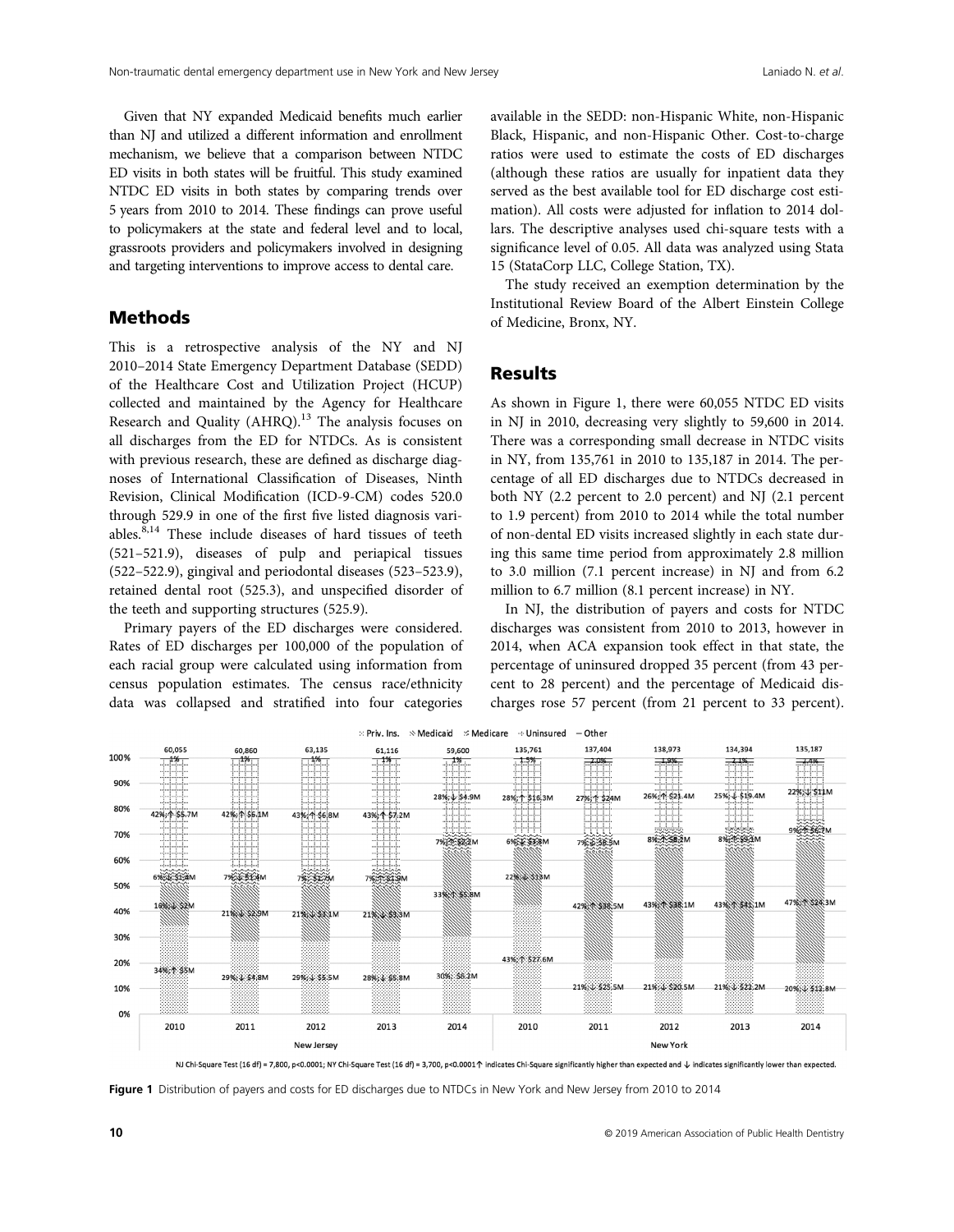

Figure 2 Rates of ED discharges for NTDC by race, per 100 000 of population, in New Jersey and New York from 2010 to 2014

This corresponded to an increase of \$2.5 million in Medicaid charges and a decrease of \$2.3 million for the uninsured. The rates of Medicare and private insurance discharges remained steady from 2010 to 2014 (Figure 1).

In NY, by contrast, the greatest change in distribution of payers and costs for NTDC discharges occurred from 2010 to 2011, when early expansion took effect. In 2010, the number of private insurance payers fell from 43 percent to 21 percent, a 51 percent decrease. This was associated with a decrease in costs of \$2.1 million. At the same time, between 2010 and 2011, the number of Medicaid discharges rose by 91 percent from 22 percent to 42 percent and was associated with a net increase of \$25.5 million. The percentage of uninsured discharges decreased steadily from 2010 to 2014 from 28 percent to 22 percent. Medicare discharges remained relatively steady between 2010 and 2014.

The rates of NTDC by race per 100,000 of the population, shown in Figure 2, highlight the persistent racial disparities in ED use among minority populations. Most significantly, in NJ in 2014, the rate of Black individuals who utilize EDs for NTDCs was almost four times that of White, Hispanic, and other races. In NY, Black individuals also had rates of NTDC visits (41 percent) three times that of Hispanic and white individuals. This disparity remains persistent over time and does not appear to change with expansion.

### **Discussion**

There is a growing body of state-specific research on NTDC ED visits.<sup>8,15,16</sup> To our knowledge, however, this is the first study to analyze the effect of Medicaid expansion on NTDC ED visits in the neighboring states of NY and NJ. While both these states expanded Medicaid, each used markedly different approaches in both timeline and mode of expansion. Although these differences in approach did change the experience of low-income residents, it is unclear whether these differences alone accounted for the nuances seen here or whether these changes, as well as changes in Medicaid provider reimbursement policy in NY, also impacted residents.

Our results confirm a dramatic and sustained increase in NTDC visits paid for by Medicaid that occurred in NY between 2010 and 2011. $4$  As NY had already expanded its Medicaid program prior to 2010, only about 9 percent of the state's Medicaid enrollees were newly eligible under the ACA. It is plausible therefore that this increase in Medicaid NTDCs was due to the significant decrease in Medicaid reimbursement rates for providers that occurred in May of 2011.<sup>4</sup> This explanation is consistent with other studies of state-specific policy changes that have shown that elimination and/or reduction of adult Medicaid reimbursement has led to increases in NTDC ED visits.<sup>17,18</sup> However, it is also plausible that this increase is due to an increased Medicaid population associated with a shift of low income adults from private insurance to Medicaid.

By contrast, in NJ, NTDC visits in 2014 are equally distributed between Medicaid, uninsured and private payers. Uninsured NTDC visits dropped significantly in NJ because of expansion in 2014, whereas continued expansion in NY has led to a gradual decrease in uninsured visits from 2010 to 2014. It seems likely that if NJ sustains its Medicaid expansion under the ACA, that over time NJ's payer mix will mature similarly to NY.

Consistent with previous research, our results confirm and highlight the racial disparities in NTDC visits.<sup>6,7,17,19-22</sup> Black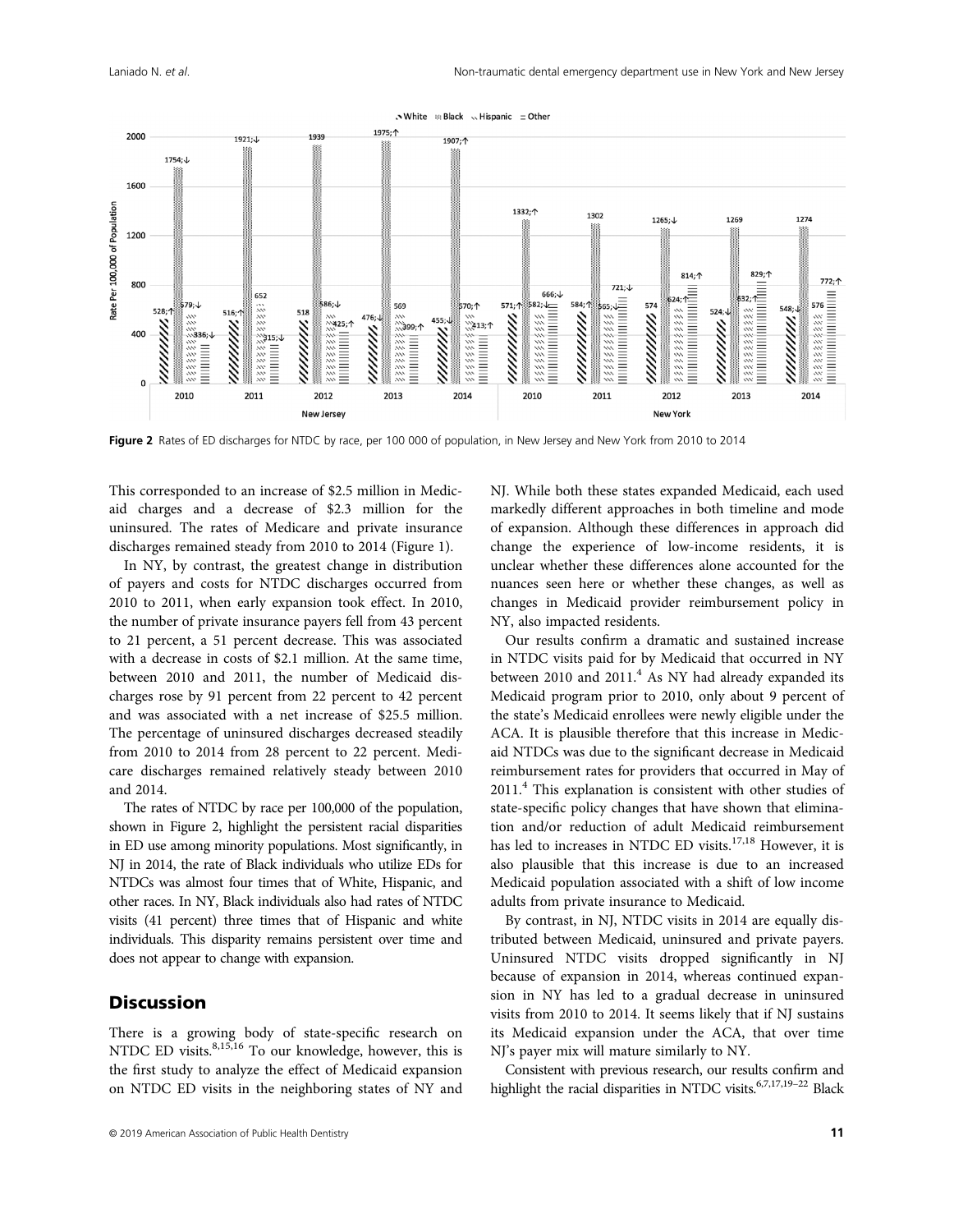individuals continue to have the highest rates of NTDCs in the population in both states. Although the percentage of Black individuals is similar in both states (15 percent in NJ and 17.7 percent in NY), the relative proportion of Black individuals who utilize the EDs for NTDC is significantly higher in NJ. This may be a reflection of the distribution of Black individuals in rural versus urban areas, or may reflect behavioral utilization patterns that are ingrained in the community. Efforts to tailor and implement strategies to target African Americans and refer them to dental settings where they can obtain definitive and comprehensive, and not symptomatic, treatment for their dental concerns is therefore paramount.

This study has certain limitations. Our analysis was limited to the states of NY and NJ and only examined NTDC visits that did not result in admission to the hospital. We did not look at gender or age-specific visits, we did not identify high-users, nor did we know if patients with NTDCs had dental homes. This study also did not examine geographic factors such as differences in urban/rural areas or dental provider-to-resident ratios that play an important role in ED visit utilization. Additional analyses, using regression models to adjust for age, race, and urban/rural distribution of dentists and patients is the next step to further elucidate these findings.

Another limitation was our inability to explain the ongoing question of the fluctuation in costs for NY between 2010 and 2014. We do not have data available to investigate the cause of the fluctuation in expenditures. We know that charges and expenditures for all ED visits, regardless of reason, changed proportionally over this timespan, so this is a broader issue than just NDTCs and requires additional analysis.

In conclusion, as demonstrated in NY and NJ, each state's unique history, demographics, expansion eligibility, recipient notification efforts, and provider reimbursement rates have the ability to create unique circumstances for their lowincome residents who rely on EDs for regular care and treatment. Oral health care for adults is still not an essential health benefit under the ACA and providing coverage alone does not guarantee access to care. Strengthening the community-based safety net, promulgating culturally sensitive oral health literacy campaigns, and increasing Medicaid provider reimbursement may help to address the persistent barriers to dental care within this population.

#### References

- 1. Brady JE, DiMaggio CJ, Keyes KM, Doyle JJ, Richardson LD, Li G. Emergency department utilization and subsequent prescription drug overdose death. Ann Epidemiol. 2015;25(8):613–9 e2.
- 2. Tedesco D, Asch S, Curtin C, Hah J, McDonald K, Fantini M et al. Opioid abuse and poisoning: trends in

inpatient and emergency department discharges. Health Aff. 2017;36(10):1748–53.

- 3. Wall T, Nasseh K, Vujicic M. Majority of dental-related emergency department visits lack urgency and can be diverted to dental offices. Health Policy Institute. American Dental Association. August 2014. Available from: [http://](http://www.ada.org/~/media/ADA/science%20and%20Research/HPI/Files/HPIBrief_0814_1.pdf?la=en) [www.ada.org/~/media/ADA/science%20and%20Research/](http://www.ada.org/~/media/ADA/science%20and%20Research/HPI/Files/HPIBrief_0814_1.pdf?la=en) [HPI/Files/HPIBrief\\_0814\\_1.pdf?la=en.](http://www.ada.org/~/media/ADA/science%20and%20Research/HPI/Files/HPIBrief_0814_1.pdf?la=en) Accessed June 7, 2018.
- 4. Rampa S, Wilson FA, Wang H, Wehbi NK, Smith L, Allareddy V. Hospital-based emergency department visits with dental conditions: impact of the Medicaid reimbursement fee for dental Services in New York State, 2009-2013. J Evid Based Dent Pract. 2017;18(2):119–29.
- 5. Wall T, Vujicic M. Emergency department use for dental conditions continues to increase. Health Policy Institute Research Brief. American Dental Association. April 2015. Available from: [https://web.archive.org/web/20181205183343/](https://web.archive.org/web/20181205183343/http:/www.ada.org/~/media/ADA/Science%20and%20Research/HPI/Files/HPIBrief_0415_2.ashx) [http:/www.ada.org/~/media/ADA/Science%20and%20Resea](https://web.archive.org/web/20181205183343/http:/www.ada.org/~/media/ADA/Science%20and%20Research/HPI/Files/HPIBrief_0415_2.ashx) [rch/HPI/Files/HPIBrief\\_0415\\_2.ashx.](https://web.archive.org/web/20181205183343/http:/www.ada.org/~/media/ADA/Science%20and%20Research/HPI/Files/HPIBrief_0415_2.ashx) Accessed June 7, 2018.
- 6. Walker A, Probst JC, Martin AB, Bellinger JD, Merchant A. Analysis of hospital-based emergency department visits for dental caries in the United States in 2008. J Public Health Dent. 2014;74(3):188–94.
- 7. DeLia D, Lloyd K, Feldman CA, Cantor JC. Patterns of emergency department use for dental and oral health care: implications for dental and medical care coordination. J Public Health Dent. 2015;76(1):1–8.
- 8. Chalmers N, Grover J, Compton R. After Medicaid expansion in Kentucky, use of hospital emergency departments for dental conditions increased. Health Aff. 2016;35(12):2268–76.
- 9. Center for Health Care Strategies I. Adult oral health fact sheet. 2017.
- 10. Norris L. New York and the ACA's Medicaid expansion: eligibility, enrollment and benefits | healthinsurance. [Healthinsurance.org.](http://healthinsurance.org) January 10, 2017. Available from <https://www.healthinsurance.org/new-york-medicaid/>. Accessed June 10, 2018.
- 11. Garrett B, Gangopadhyaya A. Who gained health insurance coverage under the ACA, and where do they live? Washington, DC: Urban Institute, December 2016. Available from: [https://www.urban.org/sites/default/](https://www.urban.org/sites/default/files/publication/86761/2001041-who-gained-health-insurance-coverage-under-the-aca-and-where-do-they-live.pdf)files/ [publication/86761/2001041-who-gained-health-insurance](https://www.urban.org/sites/default/files/publication/86761/2001041-who-gained-health-insurance-coverage-under-the-aca-and-where-do-they-live.pdf)[coverage-under-the-aca-and-where-do-they-live.pdf](https://www.urban.org/sites/default/files/publication/86761/2001041-who-gained-health-insurance-coverage-under-the-aca-and-where-do-they-live.pdf). Accessed June 7, 2018.
- 12. Harris RJ. Dental care in underserved areas. Dent Today. 2006;25(8):14.
- 13. Vysniauskaite S, Vehkalahti MM. First-time dental care and the most recent dental treatment in relation to utilisation of dental services among dentate elderly patients in Lithuania. Gerodontology. 2006;23(3):149–56.
- 14. Allareddy V, Nalliah R, Haque M, Johnson H, Tech S, Lee M. Hospital-based emergency department visits with dental